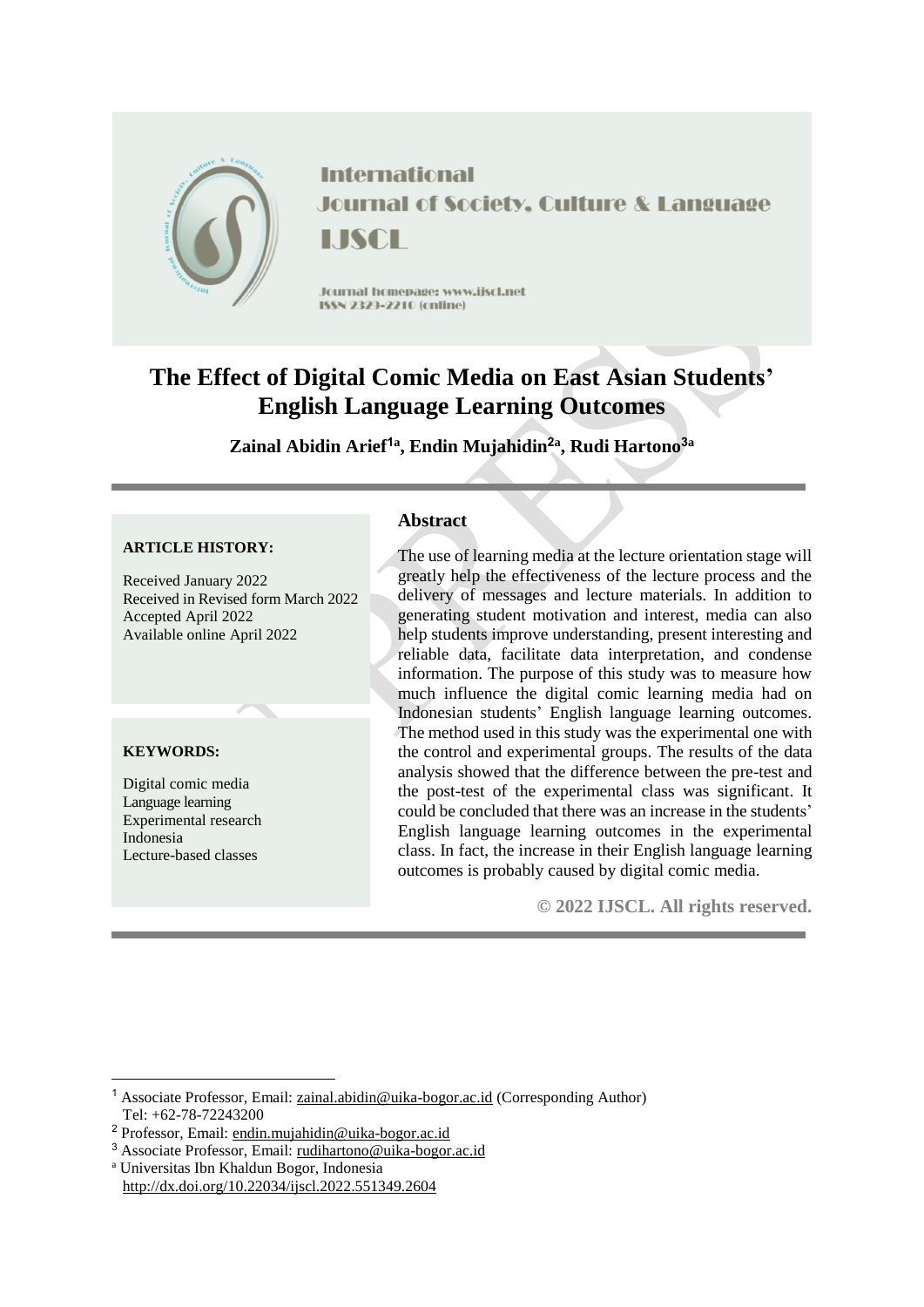# **1. Introduction**

echnological developments are increasingly rapid, both in developed and developing countries, including **Technological developments** are increasingly rapid, both in developed and developing countries, including Indonesia. In entering the current era of globalization, educational institutions have the responsibility to prepare and produce human resources (HR) who are able to face all the challenges of change running very fast around them.

Thus, the implementation of the teaching process in educational institutions requires us to use a variety of teaching strategies to improve the quality of student learning. The use of technology allows students to increase their knowledge and skills and improve their attitudes toward the learning environment. In fact, technology cannot be avoided in real life anymore. Every innovation is created to provide positive benefits for human life. Technological advances that are very influential for students are Information and Communication Technology (ICT). This very rapid development has brought students to the globalization of information. One of the manifestations of ICT is digital comic media, which can be in a written and pictorial mode.

Since comic media seems to be amusing and multisensory, it can be used in education. In fact, it seems that the inclusion of digital comic media in different class presentations may increase learning outcomes. With this in mind, this study intends to examine the effect of comic media on English language learning outcomes. To do so, this study follows an experimental procedure to substantiate its claim in educational contexts.

# **2. Theoretical Framework**

# **2.1. Definition of Learning**

Among psychologists, there is diversity in how to explain and define the meaning of learning. However, both explicitly and implicitly, in the end, there is a common meaning, namely that learning is a process of changing a person's behavior or personality based on certain practices or experiences (Makmun, 2020). Syah (2017), in his book Psychology of Education, cites many definitions of learning. Fricke et al. (2015), in their book, Educational Psychology: The Teaching-Learning Process, argue that

learning is a process of adjustment or adjustment of behavior that runs progressively. Meanwhile, other psychologists, such as Hintzman (1976), in his book, The Psychology of Learning and Memory, argue that learning is a change in the organism due to experience that can affect the organism's behavior. That is, learning is a change that occurs in humans or animals caused by experiences that can affect the behavior of these organisms. In another explanation, Syah et al. (2020) add that everyday life experiences in any form are possible to be interpreted as learning. Because, to a certain extent, life experiences may also have a major influence on the formation of a person.

Mastery of information and communication technology is an important matter for students because it can turn into a basis for mastering other sciences in the era of globalization. According to the adherents of the Association of Mental Science, "learning is the enrichment of material knowledge or enrichment of new behavioral responses" (Makmun, 2020, p. 159). Furthermore, Fricke et al. (2015) state that learning is a process of adaptation or adjustment of behavior that takes place progressively. Meanwhile, according to Syah (2017), what is meant by learning is the stages of change in all individual behavior that is relatively permanent as a result of experience and interaction with the environment that involve cognitive processes. The stages of behavior change are explained, in more detail, by Makmun (2020), believing that changes in the learning context can be functional, structural, material, and behavioral.

In learning activities, of course, no learning might take place. Learning might happen as a follow-up to learning activities. That is to say, learning and learning activities are inseparable units. Oemar Hamalik (2014) reveals that learning is a structured combination that includes human elements, materials, facilities, and procedures that influence each other to achieve goals. At the same time, Arifin (cited in Ismail et al., 2020) states that learning is planned by the teacher to be experienced by the learner during teaching and learning activities. Marfilinda and Indrawati (2019) define learning as organizing, creating, or setting up an environmental condition that allows learning to occur in students.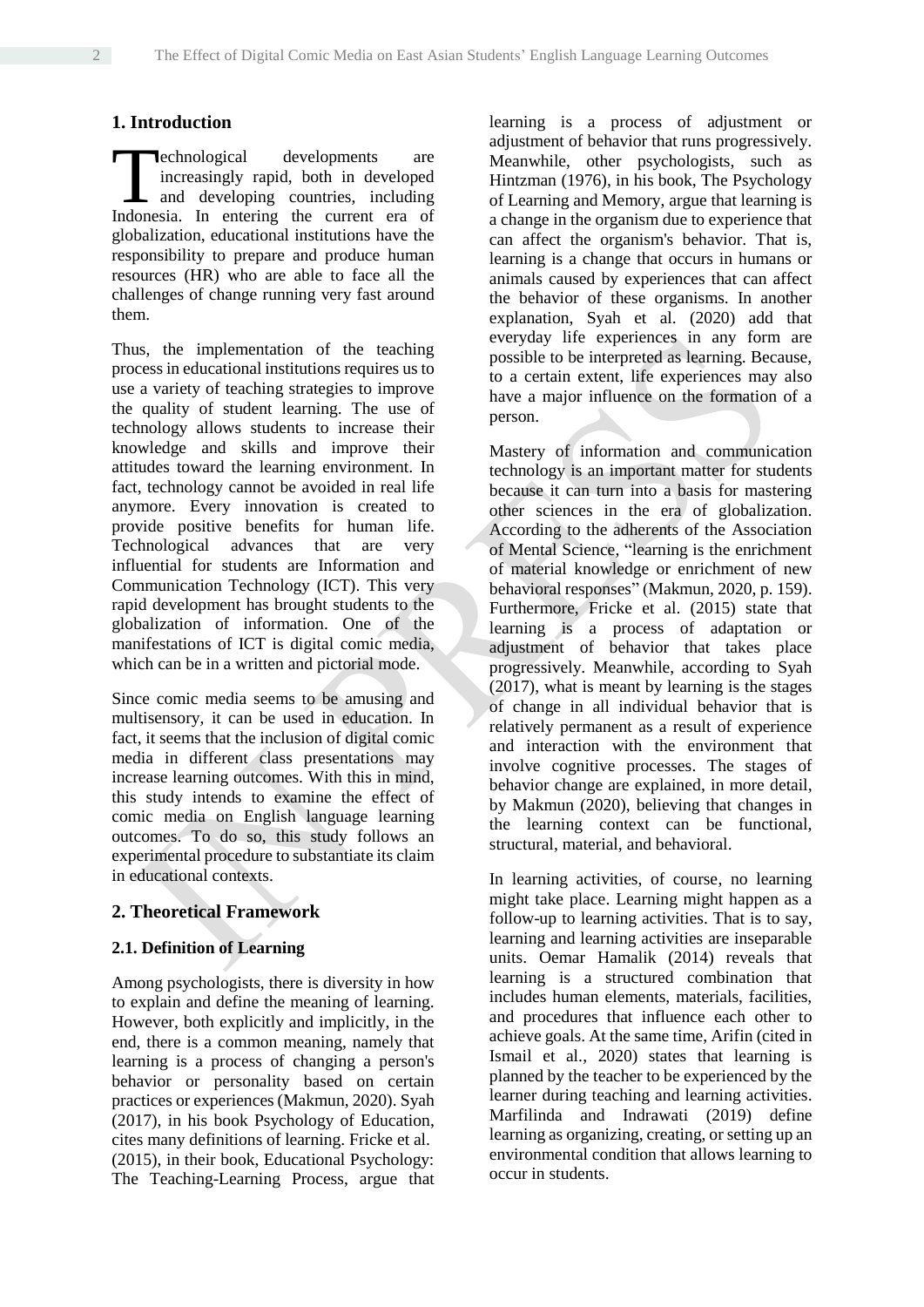Basically, learning is a transactional communication process that is reciprocal, both between teachers and students as well as students and students, to achieve the objectives that have been set effectively. In this case, students are treated as the main subjects in the learning process, and teachers occupy a fairly central and strategic position to create a conducive learning atmosphere so that they can easily direct students to achieve their goals optimally. In addition, with the development of technology, learning activities can be optimized or developed using appropriate learning media so that students can easily absorb the necessary material.

The tools that can be used as intermediaries between the sender of the message to the recipient of the message are called media. If the media carries messages or information that has instructional purposes or contains teaching purposes, then the media is called learning media. The use of learning media in the teaching and learning processes can generate new desires, interests, and motivation, stimulate learning activities, and even bring psychological effects on students (Hamalik, 1986). In the teaching and learning process, the position of the learning media is very important because, in these activities, the ambiguity of the material presented can be modified by using the media as an intermediary. The complexity of teaching materials can be further simplified with the help of the media. Learning media can represent what the lecturer is unable to convey through certain words. Learning media can also help in concretizing abstract materials. Thus, it makes it easier for students to digest the material (Sa'diah.et al, 2020).

# **2.2. Digital Comics**

One of the learning media in graphic form is digital comics. The use of digital comics as a learning medium has a very important role, namely having the ability to create student interest in learning and helping students to better remember the subject matter. One of the definitions of digital comics was put forward by Shafiyati (2018) that digital comics are an arrangement of pictures that tell stories and give messages to their readers. Furthermore, it is said that digital comics as a whole are a complete story image resulting from the marriage of images and writings, and they, in partial, are an emphasis on the characteristics of all subjects that are able to enrich the story setting, in terms of form, gesture, and sound image elements. Digital comics are a unique medium that combines text and images in a creative way. According to Scott McCloud (2005), in his book Understanding Comics, digital comics are media that can attract the attention of people of all ages because they have the advantage of being easily understood. Simple pictures plus words in an everyday language make digital comics readable by all people.

The era of American comics, hereinafter referred to as the Modern Age of Comics, lasted from the mid-1980s to the present. In this era, various types of comics from various genres and styles are present in the market, comic printing companies are growing, and independent comic artists are emerging. The emergence of online platforms and the adaptation of comics to films is one of the factors driving the booming comic industry. Differently, European comics have their roots in European caricature that began in the 18<sup>th</sup> century, which then developed into comics in the early  $19<sup>th</sup>$  century. Rodolphe Topffer, a Swiss cartoonist, is considered the father of modern comics, with his book Histoire de Mr. Vieux Bois as the first comic book (Mccloud, 2005). Famous European comics include Asterix and Obelix, The Adventure of Tintin, Smurf, and Lucky Luke. European comics, according to Hafiz et al. (2018), have several unique characteristics, including:

a. The theme of the stories is close to the daily life of Europeans. Because they take European themes and culture, European comics indirectly became a portrait of their own life (Hafiz et al., 2018). Thanks to that, readers can find out about landmarks and geographical locations in Europe through comics and can learn about their culture.

b. The format and paneling of the stories are similar to a comic strip. On one page, there are 4-5 rows of panels, and the size is uniform. The angle of view which is commonly used is eye level (Hafiz et al., 2018).

c. Even if the pictures are in the form of a cartoon or caricature, the element of realism in the stories is high. European comic artists often do research beforehand so that their stories are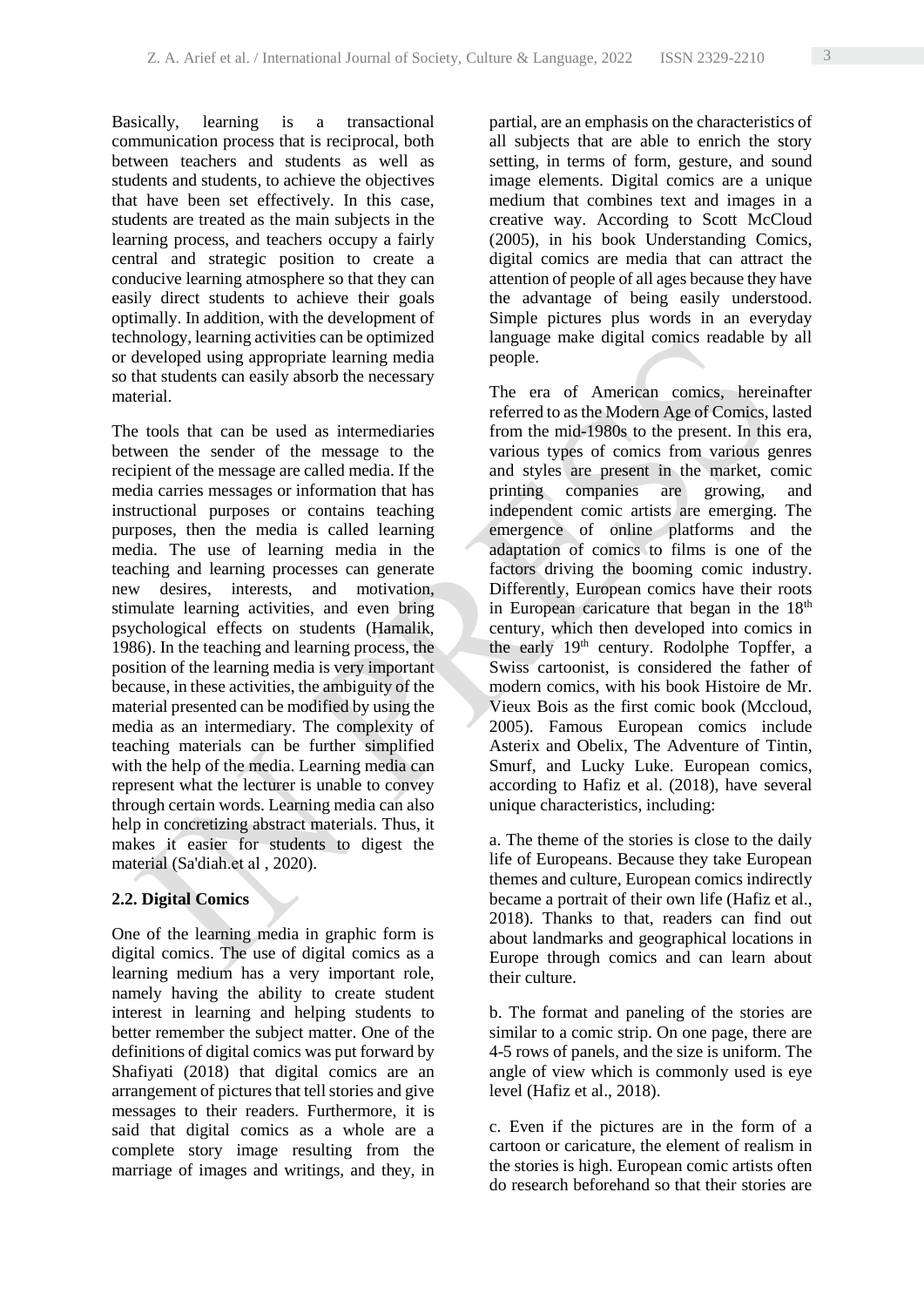usually close to reality. In addition to the stories, the characters are also described as having strengths and weaknesses, not always being flawless characters. The character of Captain Haddock, for example, even though he is one of the main characters, is described as rude and drunk.

d. The plot that is presented is often straight and based on the original theme without adding another story. For example, if the plot of The Adventure of Tintin is an adventure, then no romance is added.

e. The distinctive character visualization of the stories is unique. European comic characters are described according to their stereotypes and identifying attributes (Arabs with turbans, Africans with black skins, and white Europeans with pointed noses). Body shape is also often very distinctive.

Not only in Japan and China, but the charm of comics also came to explore Indonesia. In fact, comics have existed in Indonesia since prehistoric times, long before modern comics influenced Indonesian comics. The following is a review of the periodization of Indonesian comics contained in the Indonesian comic book by Marcel Bonneff (2018) with an additional review of the periodization of "modern" comics from the book Hysteria Komikita by Dida et al. (2022).

According to Lamb and Johnson (2009), digital comics are simple comics presented in certain electronic media. Thus, it can be said that digital comics are a form of illustrated stories with certain characters that present information or messages through electronic media. The presentation of electronic-based comics allows teachers to make comic stories more interesting by adding animation and sound elements in their presentations. Based on previous research conducted by Wu et al. (2022), the use of digital comics can increase students' understanding of lesson content and increase students' desire to explore and improve critical thinking skills. It is hoped that learning through digital comics will be easier for students to understand so that the learning process becomes more enjoyable. It is found that the use of textbooks that have not been optimal is not balanced with the use of media in the learning process. This resulted in many students feeling bored in following the lessons.



**Figure 1** *An Example for the Use of Digital Comic-Based Learning Media*

So digital comics are the right alternative media for learning because the emotional involvement

of the readers will greatly affect their memory, as expressed by the leading neuroscientist, Dr.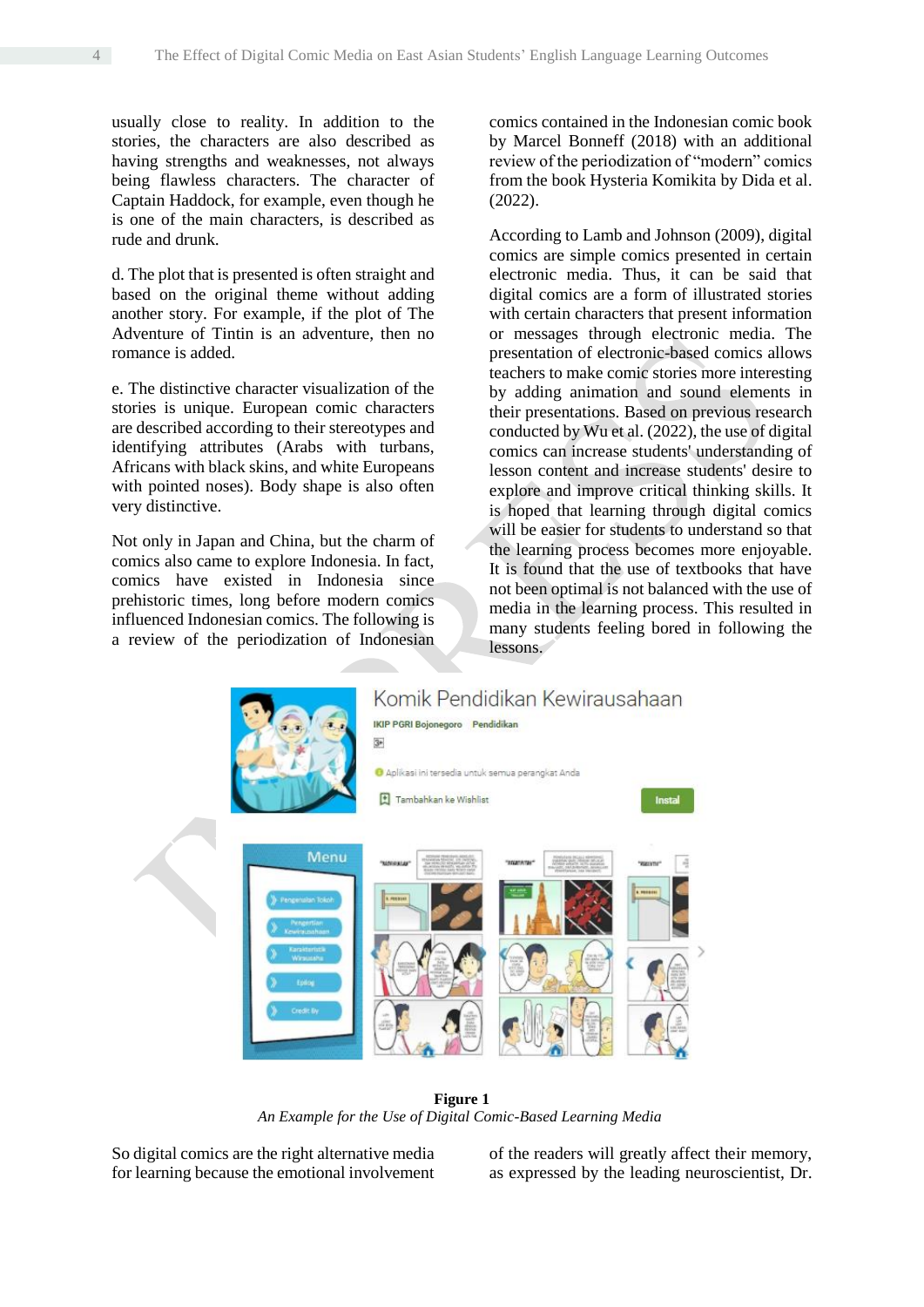Joseph LeDoux (2020). Therefore, the existence of graphic learning media in the form of digital comics will make it easier to convey and receive material on subjects that are considered difficult. Indeed, the above opinion will not be taken for granted by some parties, but if we understand that its main purpose is to convey information/messages, then digital comics become a very effective alternative learning media. Digital comic learning media will create a fun atmosphere for both teachers and students. Therefore, learning conditions in the classroom will be more effective so that the material can be completed on time and wellunderstood.

Digital comic learning media, which is applied in the field of diffusion of educational innovations, is a learning media used by teachers to facilitate the delivery of the diffusion of educational innovations material to students with the aim of achieving optimal results. The learning media for the diffusion of educational innovation includes graphic media, which is expected to motivate all students to like and want to be smart in the diffusion of educational innovations subject. Learning media for the diffusion of educational innovation consists of:

- 1. Explanations of material that do not bore the readers
- 2. Problem examples
- 3. Answer keys with a detailed explanation of the answers
- 4. Exercises
- 5. Answer sheets

From the explanation above, the authors conclude that the purpose of using digital comic learning media as a part of the diffusion of educational innovations is to attract students' attention so that students do not get bored during the course. In addition to the above objectives, the educational media for the diffusion of educational innovation can also help teachers deliver the diffusion of educational innovation subject matter as perfectly as possible. This is reinforced by the statement put forward by Sulaeman (2018), explicating that submission of subject matter that is mostly taken through lectures and twoway questions and answers (teacher-student) and takes place continuously will be boring and will weaken students' performance on different activities. Students largely depend on teachers to carry out writing activities. It is very easy for students to ignore teachers whose teaching methods are repetitive and therefore do not interest them. This may cause a decrease in learning efficiency.

Furthermore, based on the results of research conducted by Simamora et al. (2017), at SMK Negeri 1 Argamakmur Regency on 32 high achievers and 32 low achievers, it is revealed that (1) PowerPoint program media has an effect on students learning outcomes about welding procedures; (2) PowerPoint program media affects learning welding procedures in low achievers; and (3) there is an interaction effect between learning media and high and low achievers' learning the welding procedure with PowerPoint program media. This shows that high and low achievers are more concentrated on following the welding procedure lessons using PowerPoint program media compared to conventional methods; therefore, this program is very suitable to be modified and applied in SMK Negeri 1 Argamakmur.

# **2.3. Learning Outcomes**

Student learning outcomes are outputs that are always expected by people involved in the teaching and learning process, including students, teachers, and parents. According to Sudjana (2017), it can be concluded that learning outcomes can be interpreted as the results obtained by each individual as the level of ability that is poured in the form of cumulative scores or numbers as well as changes in better attitudes obtained by students. Agustini et al. (2020) define learning outcomes as the identification of behavioral and personal changes that are functional, structural, and substantial. In contrast, Syaiful Bakri (2019) limits the definition and mentions that learning outcomes are educational assessments of the development and progress of students with regard to mastery of the subject matter presented to them. Similarly, Sudjana (2017) explicates that learning outcomes are the overall patterns of behavior (cognitive, affective, and psychomotor), which are obtained by students after participating in the teaching and learning process.

Referring to the opinions above, the authors conclude that learning outcomes should be marked by changes in students' behavior after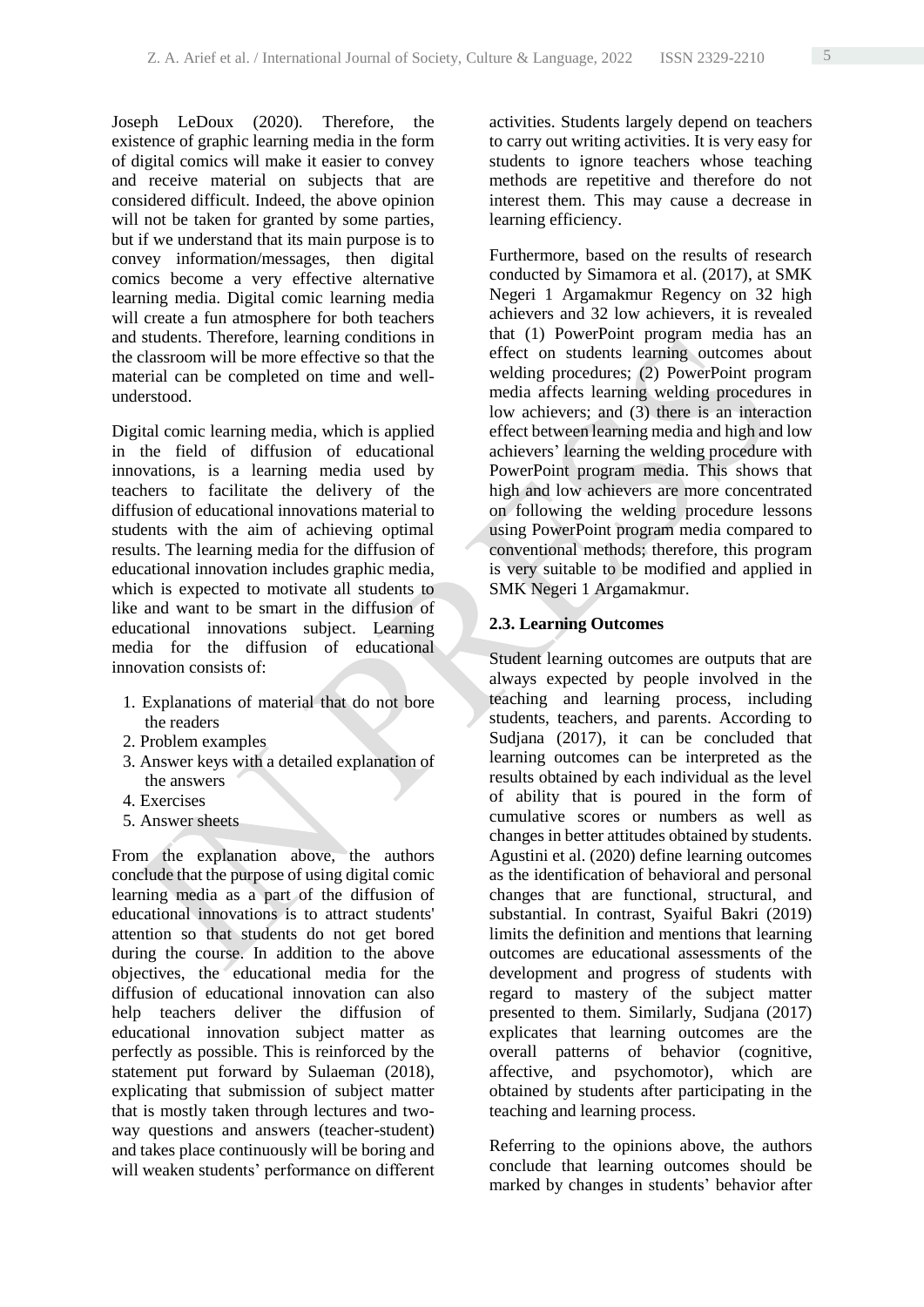completing the learning process in the form of positive changes in knowledge, attitudes, and psychomotor skills. The three domains, referred to by Bloom (1956), can be explained as follows:

#### *1. Cognitive Realm*

The cognitive domain is the ability to restate concepts or principles that have been learned and the ability to develop intellectual skills (knowledge) at various levels, namely: (a) Recall of data, (b) Comprehension, (c) Application, (d) Analysis, (e) Synthesis, and (f) Evaluation.

#### *2. Affective Realm*

The affective domain is related to the emotional development of individual students, such as attitude, appreciation, interest, attention, appreciation, internalization process, and selfcharacter formation. Learning outcomes in the affective domain can be shown by positive changes in student behavior, such as attention to lessons, discipline, learning motivation, respect for teachers and friends, study habits, and good social relations. Bloom (1956) divides the affective domain into five categories, namely: (a) Receiving, (b) Responding, (c) Valuing, (d) Organization, and (e) Characterization.

#### *3. Psychomotor Realm*

The psychomotor domain is related to students' movement abilities or manipulations that are not caused by biological maturity. The ability to move or manipulate will be controlled by the psychological maturity of the students themselves.

# **3. Methodology**

#### **3.1. Participants**

The total population in this study consisted of 80 male and female students from Indonesia. Their age ranged from 9 to 10 (third grade, class 3A & class 3B). They were all students of SMK Negeri 1 Argamakmur in the 2019/2020 school year. The sampling was done based on the accessibility.

#### **3.2. Instruments**

Digital comic media was used, in the form of PowerPoint slides, as a tool for learning in the experimental class. There were also teachermade English pre-tests and post-tests, including some English language materials for the course.

# **3.2. Procedure**

Based on the teacher's evaluation and the students' achievement scores, the students of both classes had almost the same levels of English language proficiency. The normality of the data was examined through the Kolmogorov-Smirnov test. The homogeneity of the sample was confirmed using the Levens test. Class 3A was the experimental group, and class 3B was the control group. For the control group, the usual lecture method was used, while for the experimental group, digital comic media was used in teaching. Subsequent to teaching the material, the data from both groups were collected and analyzed using SPSS 20.

#### **4. Results**

Based on the pre-test and post-test results, the experimental class obtained an average initial test score of 18.42 from a maximum value of 34.00 and an average final test score of 25.6. That is to say, there has been an increase in the students' final scores. On the other hand, the control class obtained an average initial test score of 19.17 and an average final test score of 24. It means that there has also been an increase in the students' final scores. To see if the pretest/post-test score differences were significant, paired-samples t-tests were conducted.

According to the t-test results, the score difference for the experimental group was significant (t (39) =  $-14.70$ , p < 0.05). However, the difference between the initial and final scores for the control group was not statistically significant (t (39) =  $-1.88$ , p  $> 0.05$ ). Therefore, it can be concluded that the significant increase in the scores of the students in the experimental group will automatically increase their learning outcome by 45.82%. This increase is caused by the well-structured implementation of digital comic learning media.

#### **5. Discussion**

Based on the findings, after the teacher delivered the material using the digital comic learning media, it could be seen that language learning results proved to be more effective than those who did not use the digital comic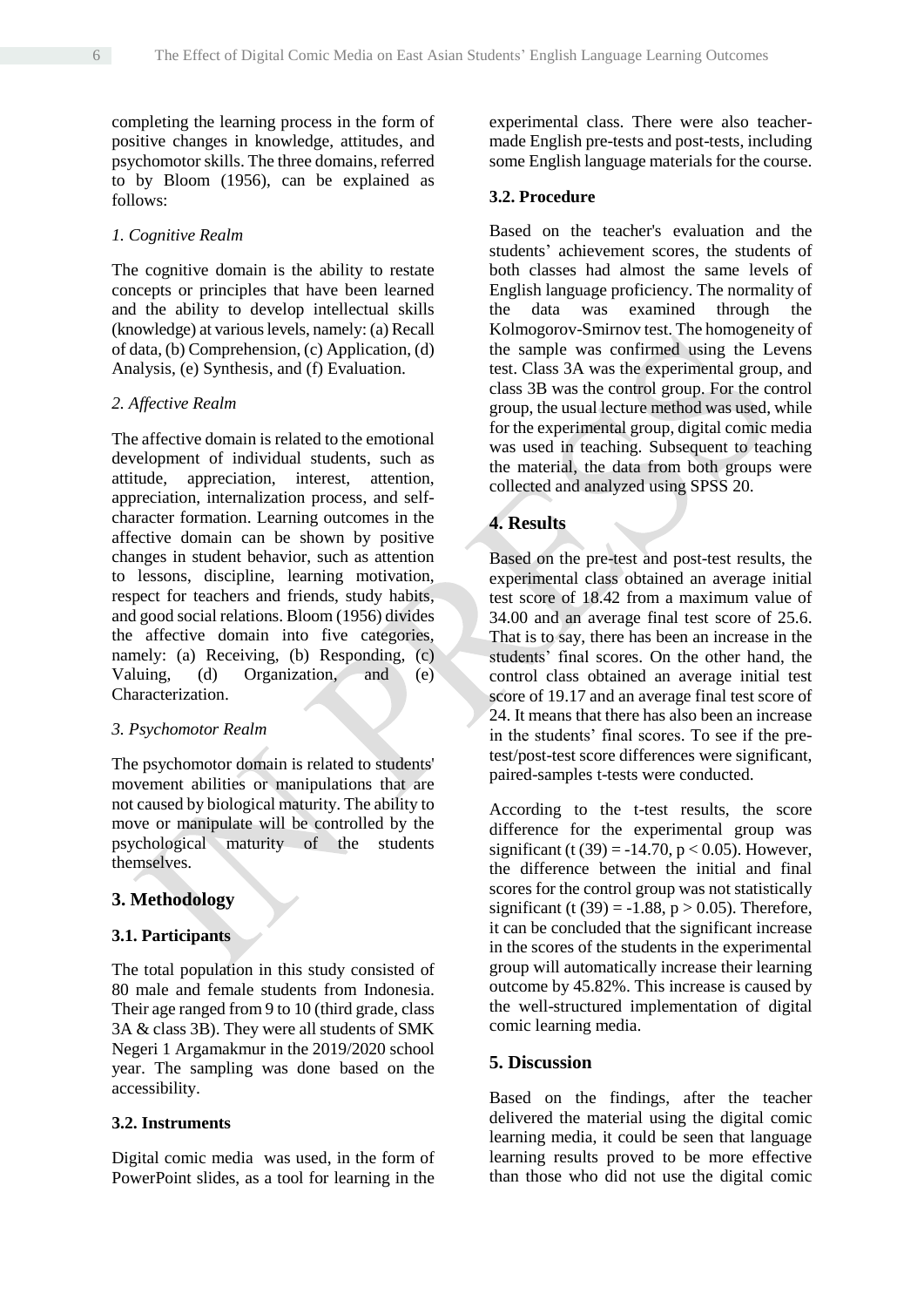learning media (the control group). Learning through digital comics gives positive responses to students, hence creating a more meaningful learning atmosphere. In addition to this, learning through digital comics makes it easy for the teachers to convey the target material and motivate the students to learn and think so that teachers find it easier to guide and instruct the students (Amorim et al., 2017; Spirchagova et al., 2021).

Thus, digital comics are the right alternative media for teaching and learning in general and language education in particular because the emotional involvement of the readers will greatly affect their memory (LeDoux, 2020). This finding is in line with what Pishghadam, Jajarmi, and Shayesteh (2016), Pishghadam, Makiabadi, Shayesteh, and Zeynali (2019) referred to as emotioncy (emotion + frequency of senses), claiming that sense-induced emotions which create emo-sensory involvement can enhance language learning and comprehension.

Overall, the existence of graphic learning media in the form of digital comics will probably make it easier to convey and receive material on subjects that are considered difficult. Using digital comics learning media will create fun for both teachers and students while improving the language learning quality. Based on the findings obtained from the study, the authors can draw several important conclusions as follows:

- a. The students responded positively to learning through digital comics.
- b. Language learning outcomes obtained by students after using digital comics learning media had a significant increase.
- c. Language learning outcomes obtained by students who did not use digital comics learning media did not have a significant increase.

#### **References**

Agustini, M., Yufiarti, Y., & Wuryani, W. (2020). Development of learning media based on android games for children with attention deficit hyperactivity disorder. *International Journal of Interactive Mobile Technologies, 14*(6), 205–213. [https://doi.org/10.3991/IJIM.V14I06.13](https://doi.org/10.3991/IJIM.V14I06.13401) [401](https://doi.org/10.3991/IJIM.V14I06.13401)

- Amorim, R., Baltazar, R., & Soares, I. (2017). The presence and influence of English in the Portuguese financial media. *International Journal of Society, Culture & Language, 5*(2), 49-59.
- Bloom, B. S. (1956). *Bloom's taxonomy* of educational objectives. Longman.
- Bonneff, M. (2018). *Komic Indonesia* [Indonesian comics]. Popular Literature Gramedia.
- Dida, S., Lusiana, E., & Dewi, R. (2022). Comic "Sehat Ceria di Masa Pandemi" as a media for disseminating health protocols to elementary school students in Sumedang Regency. Youth Rosda Karya.
- Fricke, H. J., Gathercole, C., & Skinner, A. (2015). *Monitoring education for global citizenship: A contribution to debate*. DEEEP.
- Hafiz, P., Maharjan, R., & Kumar, D. (2018). Usability of a mood assessment smartphone prototype based on humor appreciation. In P. Hafiz (Ed.), *Proceedings of the 20th International Conference on Human-Computer Interaction with Mobile Devices and Services Adjunct* (pp. 151-157). Association for Computing Machinery. <https://doi.org/10.1145/3236112.3236134>
- Hamalik.O. (1986). *Learning methods and learning difficulties.* Tarsito.
- Hamalik. O. (2014). *Teaching and learning process.* Earth Literacy.
- Hintzman, D. L. (1976). Repetition and memory. *Psychology of Learning and Motivation*, *10*, 47-91.
- Ismail, H., Rahmat, A., & Emzir, E. (2020). The effect of Moodle e-learning material on EFL reading comprehension. *International Journal of Multicultural and Multireligious Understanding*, *7*(10), 120-129.
- Lamb, A., & Johnson, L. (2009). Graphic novels, digital comics, and technologyenhanced learning: part 1. *Teacher Librarian*, *36*(5), 70-75.
- LeDoux, J. E. (2020). How does the nonconscious become conscious?. *Current Biology*, *30*(5), R196-R199.
- Makmun, A. S. (2020). *Educational psychology.* Youth Rosda Karya.
- Marfilinda, R., & Indrawati, E. S. (2019). Development and application of learning cycle model on science teaching